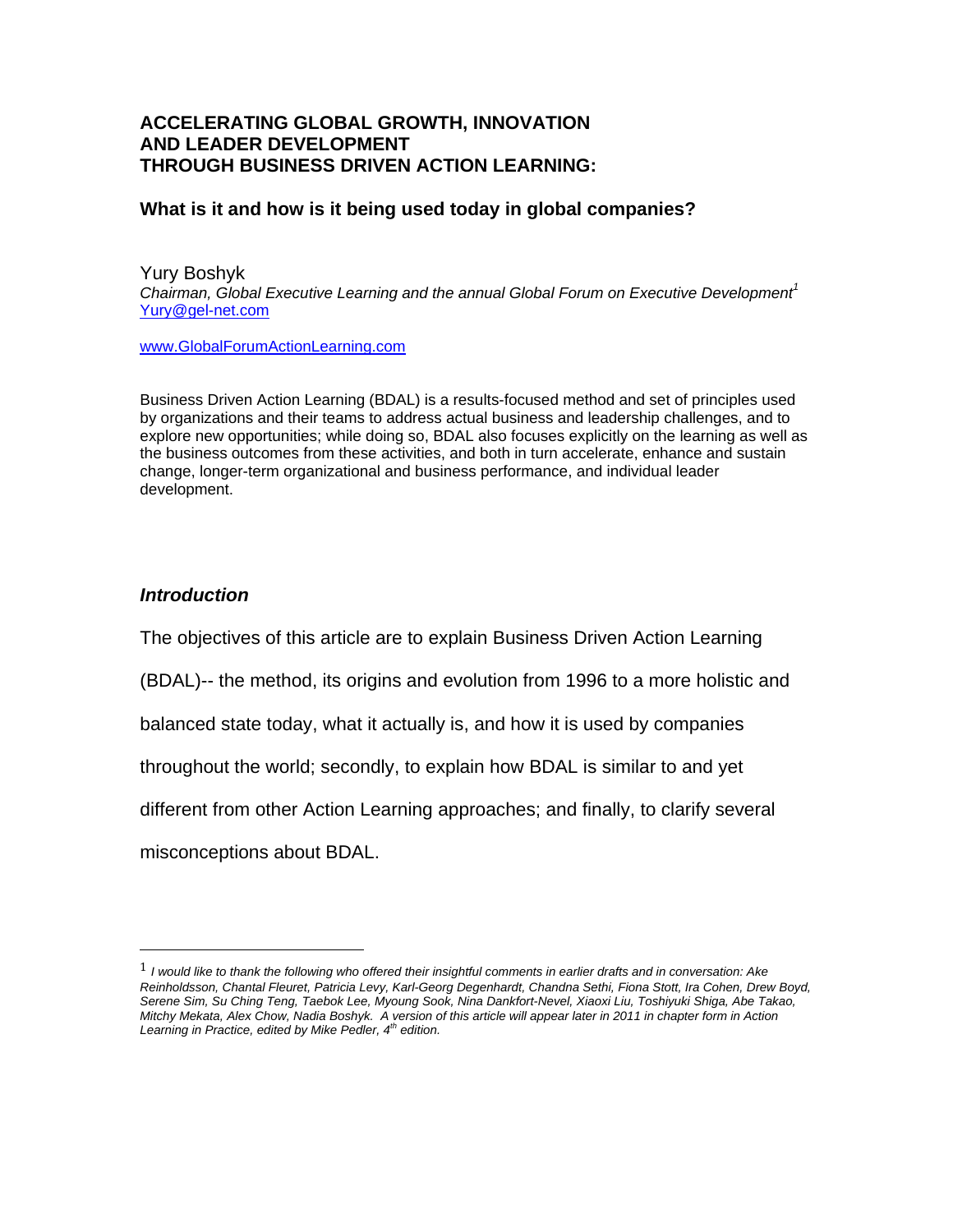BDAL is a term and concept that was launched in 1996. It started life primarily in global companies and over the years many organizations have incorporated the method in their management and executive educational programs. BDAL has been and is also implemented in cross-company senior executive consortiums, such as the Global Learning Alliance. BDAL is applicable to all enterprises: small, medium and even start-up companies, in all industries, publicly and privately held, including family-run businesses. Similarly BDAL had been introduced throughout all organizational levels from the Board to the factory floor. It can also involve a company's stakeholders as for example, customers, suppliers, government officials and civic society NGO's. Some aspects of the BDAL method are used in public service education as well. (Kramer and Kelly, 2010, 43) While most BDAL is in the form of management and executive programs, BDAL can also be initiated in almost any context where work takes place. However, unlike Quality Circles and other forms of work-based activities, the crucial element with BDAL is the equally important focus on explicit organizational, team and individual learning.

#### *1. Why Business Driven Action Learning? Origin and Evolution*

In May, 1996 a group of about thirty Action Learning practitioners from the international business community met in the Sophia Antipolis Science and Technology Park in southern France at the Theseus Institute to share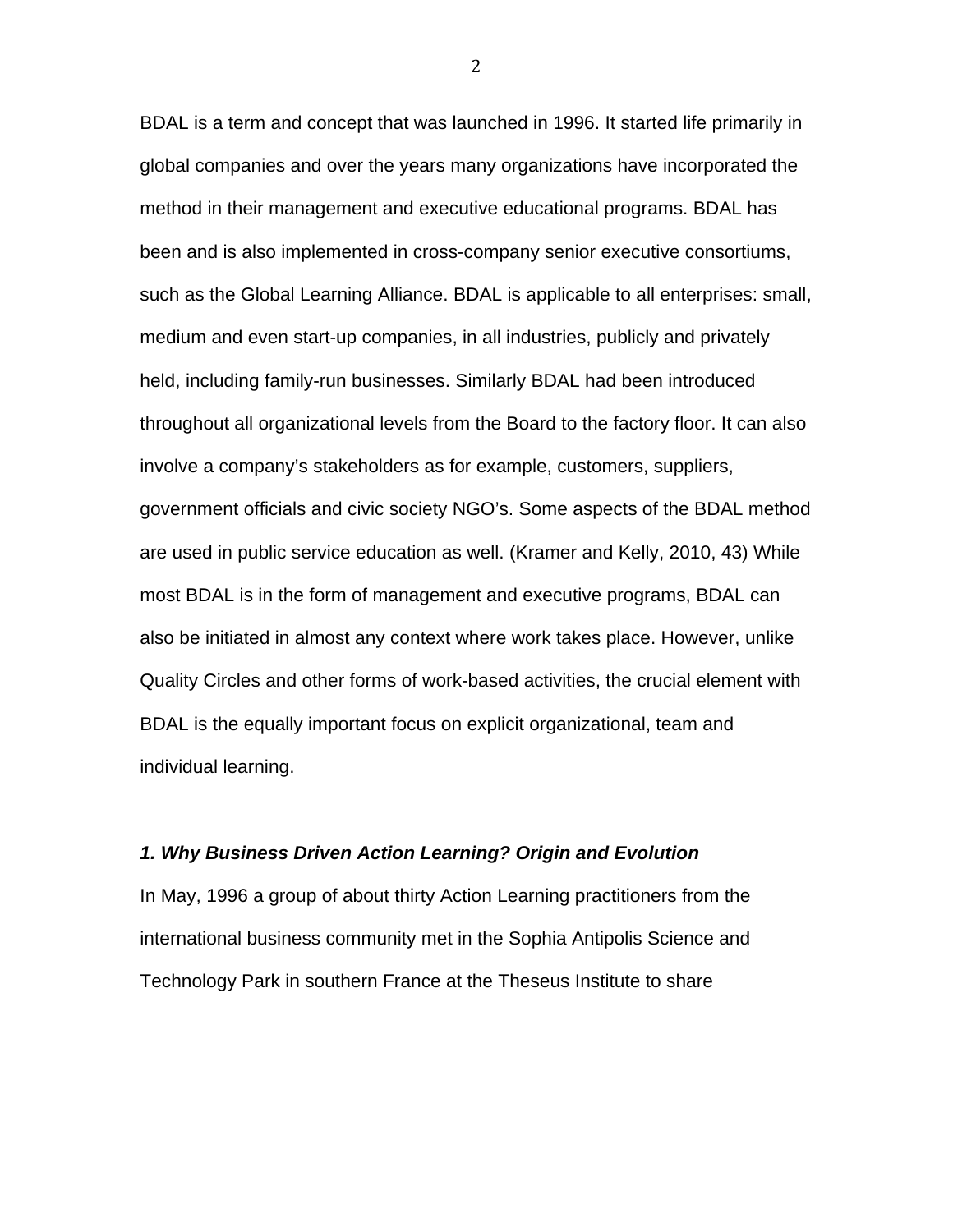experiences. Companies represented included General Electric, Fiat, IBM, Johnson & Johnson, Philips and others. Little did we realize that this meeting would become the foundational gathering of what has become the Global Forum on Executive Development and Business Driven Action Learning, a worldwide community of practice that has met annually ever since.

Those of us from Europe were of the opinion that Action Learning as practiced at the time, in the 1990s, was too much oriented to the "Learning" side and not enough on the "Action" side. We felt it too focused on personal or individual challenges and not enough on the organization's or business's issues and challenges. Certainly, we also understood the importance of learning and reflection especially for problem solving and personal development and selfawareness. We were, however, more positive about what Nancy Dixon later called the "Americanized or modified" version of Action Learning that emphasized work on business challenges and results as a process, but which had no direct link to Action Learning's founder, Reg Revans, either to his ideas or practice. Many of us had tried the "Americanized" approach to great effect in our respective companies. (Dixon, 1997; Boshyk, 2010, 71-74; Boshyk, 2000; Boshyk, 2002)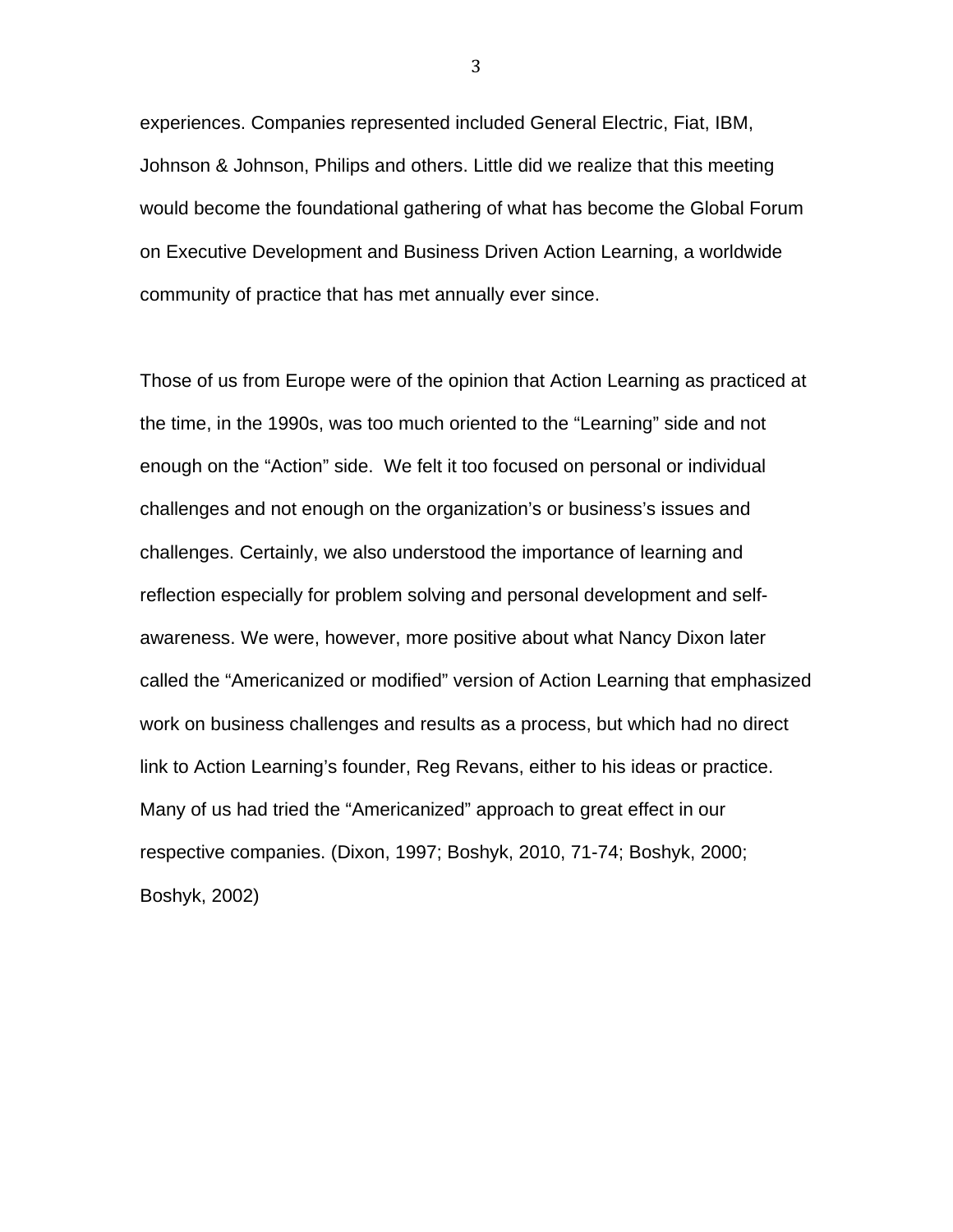It is interesting to note that in retrospect our concerns were those first raised by two pioneers of Action Learning in the U.K. almost two decades earlier. David Casey and David Pearce had worked with Revans on the General Electric Company (GEC, and no relation to the US-based General Electric) program started in 1974. Their comments from their seminal book that described the program were perspicacious and are worth quoting in full:

"We emphasize the learning side of action learning because that is what people ask about. But the action side is likely to become even more important in the long run. In the future it could be an outcome more clearly identified and intuitively sought after by managers. Perhaps the business action in action learning is the missing touchstone to management development which has eluded us in Britain for so long. We all know how critical is the support from top management. It could be that action in their business—on their most pressing problems—is the only way that management development will ever penetrate to the hearts and guts of top managers (as distinct from their heads). Action learning provides that way in." (Casey and Pearce, 1977, xii)

We were concerned, therefore, like Casey and Pearce, with putting the "Action" back into Action Learning, by emphasizing a results-oriented approach that would not only help individual managers but also the business as well. In our view, so much emphasis was being placed on "questioning" and the "learning" that many practitioners of "traditional" Action Learning had lost sight of the fact that Revans was also concerned about "getting things done", about solving problems with and for people.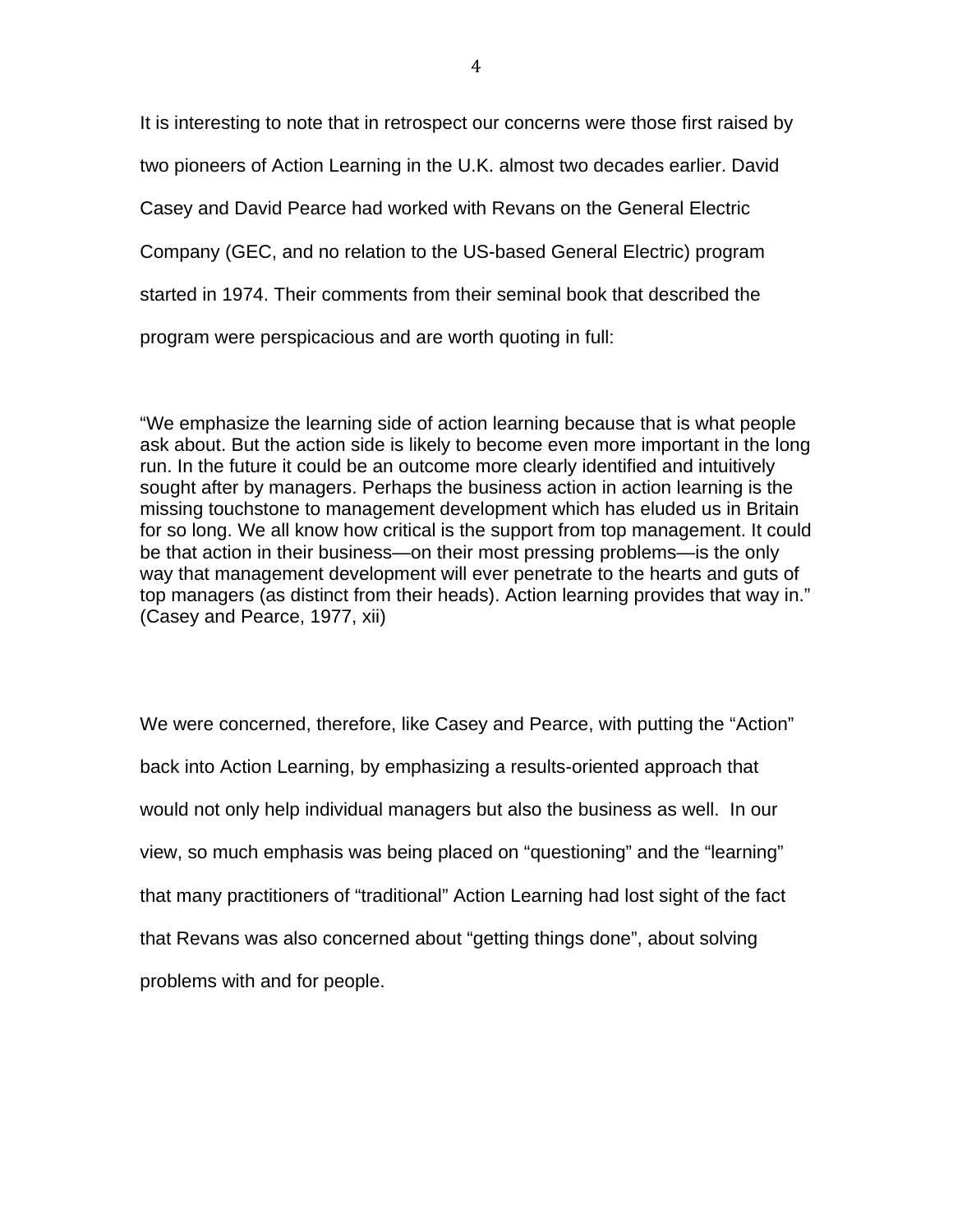In retrospect, we could have also used the term "Results-Oriented Action Learning" to make our point that it was time to return to the fundamentals of Action Learning, and to differentiate our orientation from the general understanding of Action Learning then popular.

At the same time, we were concerned with the fact that the "Americanized version" for its part was usually too focused on the business challenge or organizational challenge or project and not enough time or focus was provided for the "learning" side of Action Learning in management and executive education. Nevertheless, some thoughtful practitioners did make the effort to balance the Action and the Learning in these "Americanized" programs. Academics who wrote about Action Learning in the business community and others who commented on these approaches often did not know about or appreciate this trend and misunderstood what was being done in practice. (Mintzberg, 2004, 227-228; O'Neil and Marsick, 2007, 1-21) As an aside, it is worth emphasizing that when done well, BDAL involves balancing and integrating the two approaches.

In short, and as we can see in Figure 1 below we were hoping to combine the best of traditional U.K.-based Action Learning with the best of U.S.-based Organization and Leadership Development-influenced Action Learning approaches to management and executive education; and hence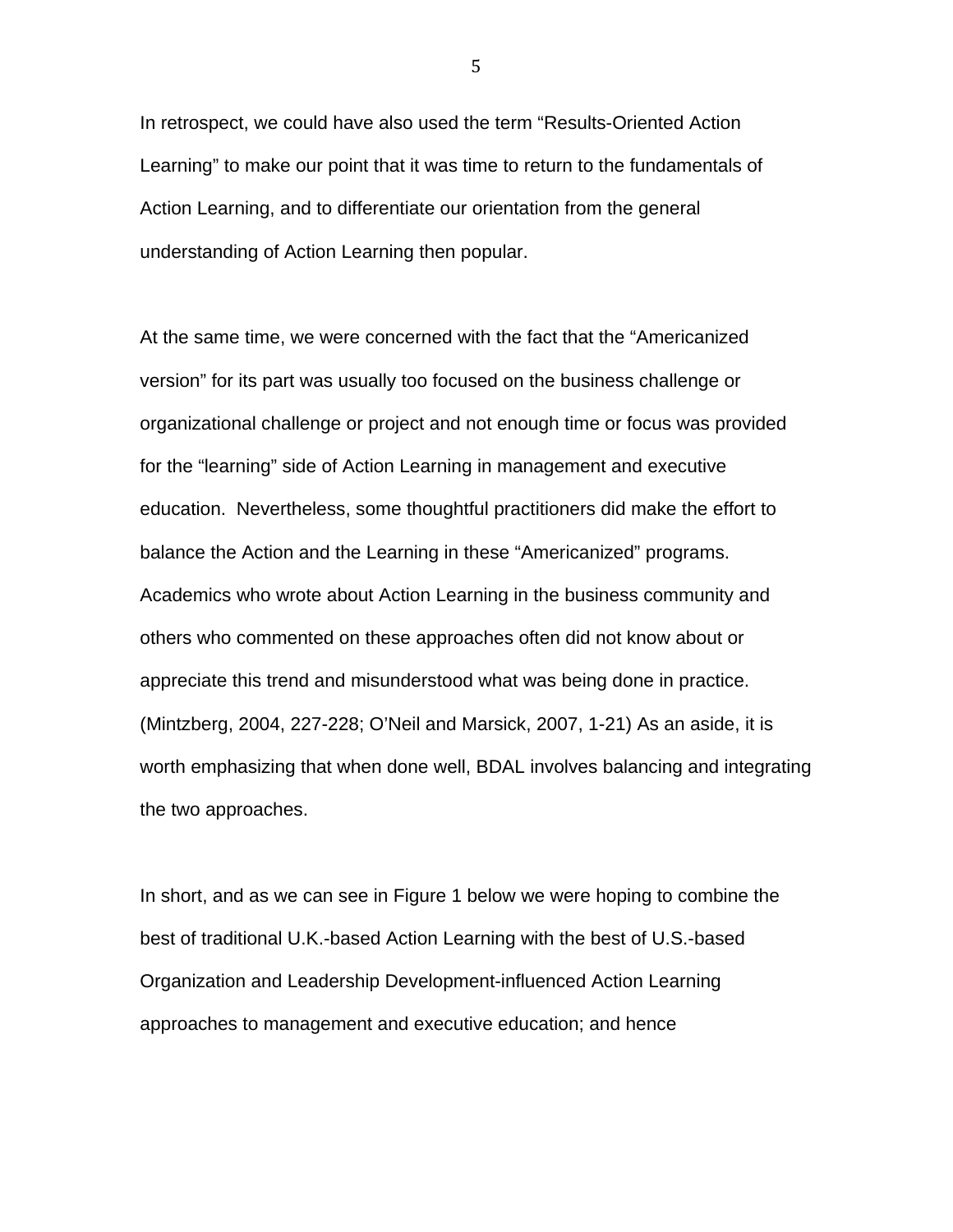align with Revans' belief that there can be no action without learning, and no learning without action. (Revans, 1983,16)



# *2. What Is Business Driven Action Learning?*

BDAL has come a long way since that initial meeting in 1996. The first

publication on BDAL was considered and judged by commentators as very

similar to the "Americanized or modified version" of Action Learning, as for

example in this excerpt, by respected academics:

"…In this approach [BDAL], groups work on projects identified by senior managers and make recommendations for action. This form of action learning is organization-focused and emphasises problem-solving (Boshyk, 1999 [2000], 2002), but there is much less emphasis on the personal development aspects that are of central importance in RCP [Revans' Classical Principles]. This form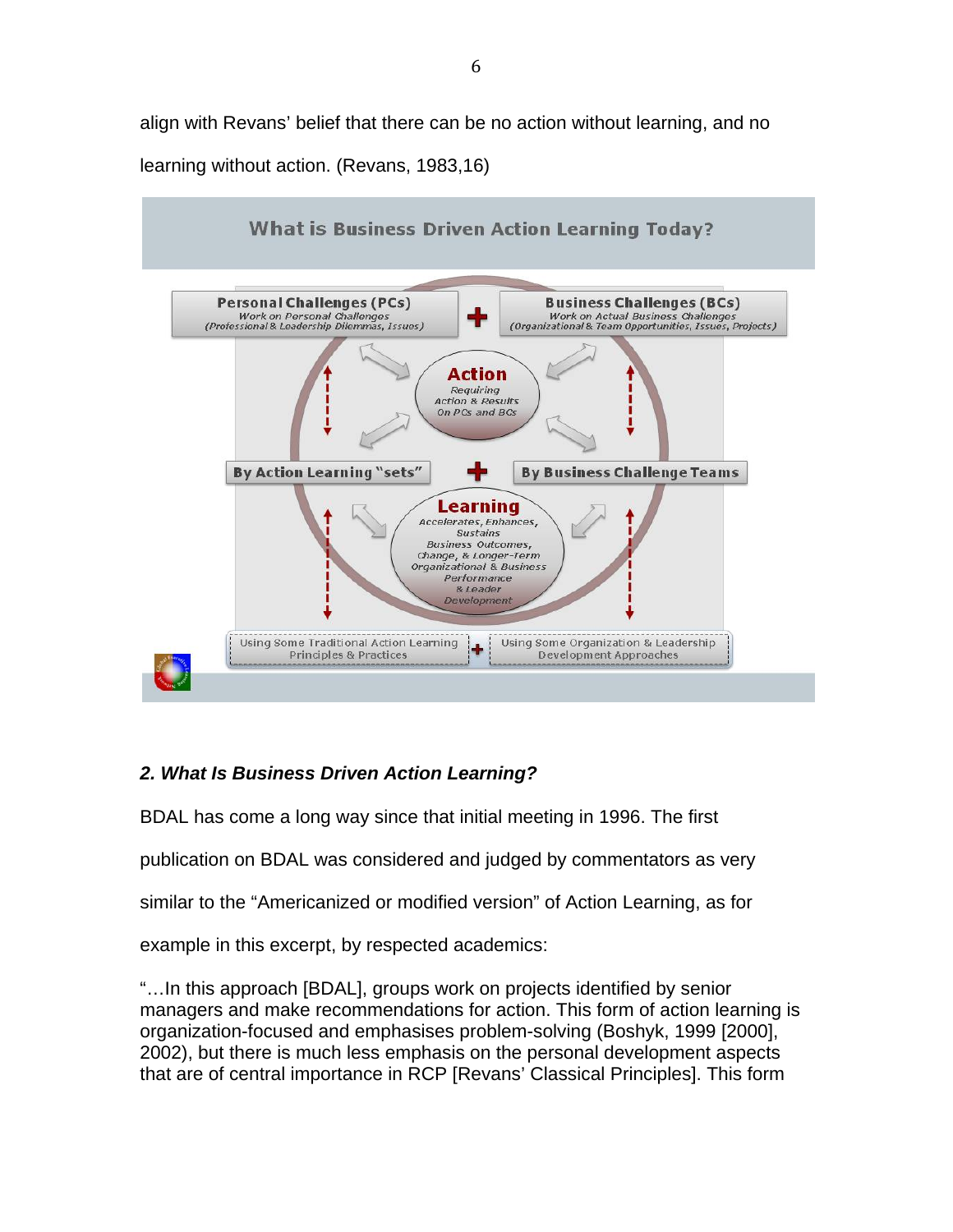has sometimes been described as being more akin to that of the taskforce rather than action learning (Dixon, 1997)…". (Pedler et als, 2005, 62).

There was some truth to this early comment but in reality there was much more going on within the BDAL community of practice than was suggested in this quote that was not yet in published form. Today, however, one can speak of our more holistic understanding of Business Driven Action Learning. And today, BDAL is a more integrated and "balanced", foundationally deeper and more comprehensive Action Learning method that can be defined on a conceptual level as follows:

Business Driven Action Learning (BDAL) is a results-focused method and set of principles used by organizations and their teams to address actual business and leadership challenges, and to explore new opportunities; while doing so, BDAL also focuses explicitly on the learning as well as the business outcomes from these activities, and both in turn accelerate, enhance and sustain change, longerterm organizational and business performance, and individual leader development.

As can be seen from the definition, there are several assumptions that underlie BDAL and we would like to address these below. Throughout our discussion we shall be primarily mentioning BDAL in the context of executive and management education programs, while keeping in mind that BDAL has been and is continuously being applied in other situations as well.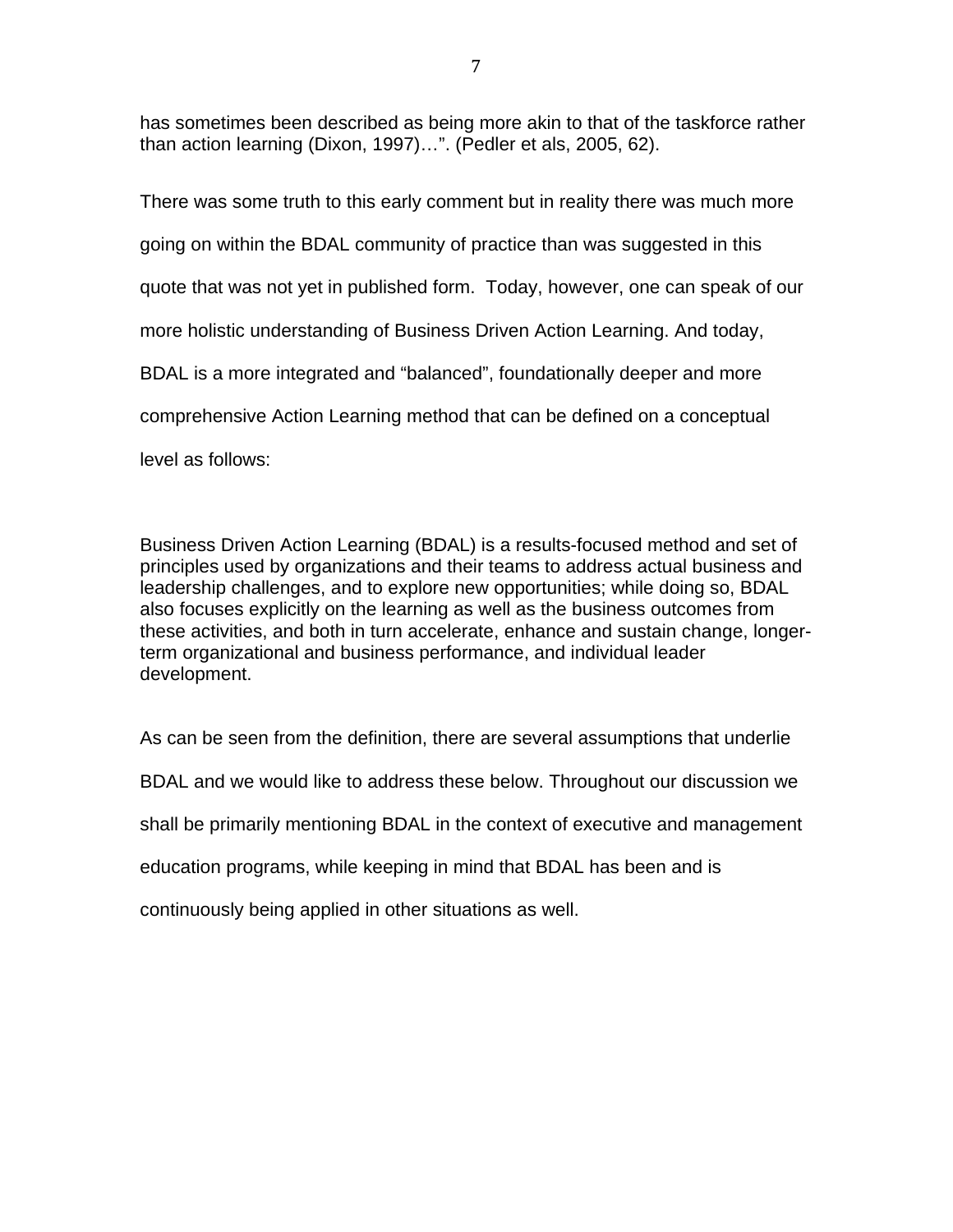#### *BDAL: Results-Driven*

As can be seen from our discussion above, BDAL's rise and spread was very much based on our common understanding that results are important for the organization and for individuals. BDAL programs address both an organizational Business Challenge (BC) as well as an individual participant's Personal Challenge (PC) or challenges. The former involves a group working together to offer practical and implementable recommendations on how to solve a company BC or several Business Challenges, (and in some cases implementing these recommendations themselves). For Personal Challenges, results for individuallybased PCs involve clear indications of a change in behaviour and sometimes performance. All those participating in a BDAL program, from administrators to actual participants and their leaders share responsibility for delivering positive results. This creates a common purpose for all, and in Reg Revans' words, a community spirit as "partners in adversity."

#### *BDAL As a Method*

Another part of the BDAL definition refers to it as a method. By this we mean that there is an orderly arrangement of ideas and procedures that can be used by an organization and its teams to design and implement a BDAL program or experience. BDAL can be taught to others so that others can do the same, or they can adapt the BDAL model to suit their particular situation.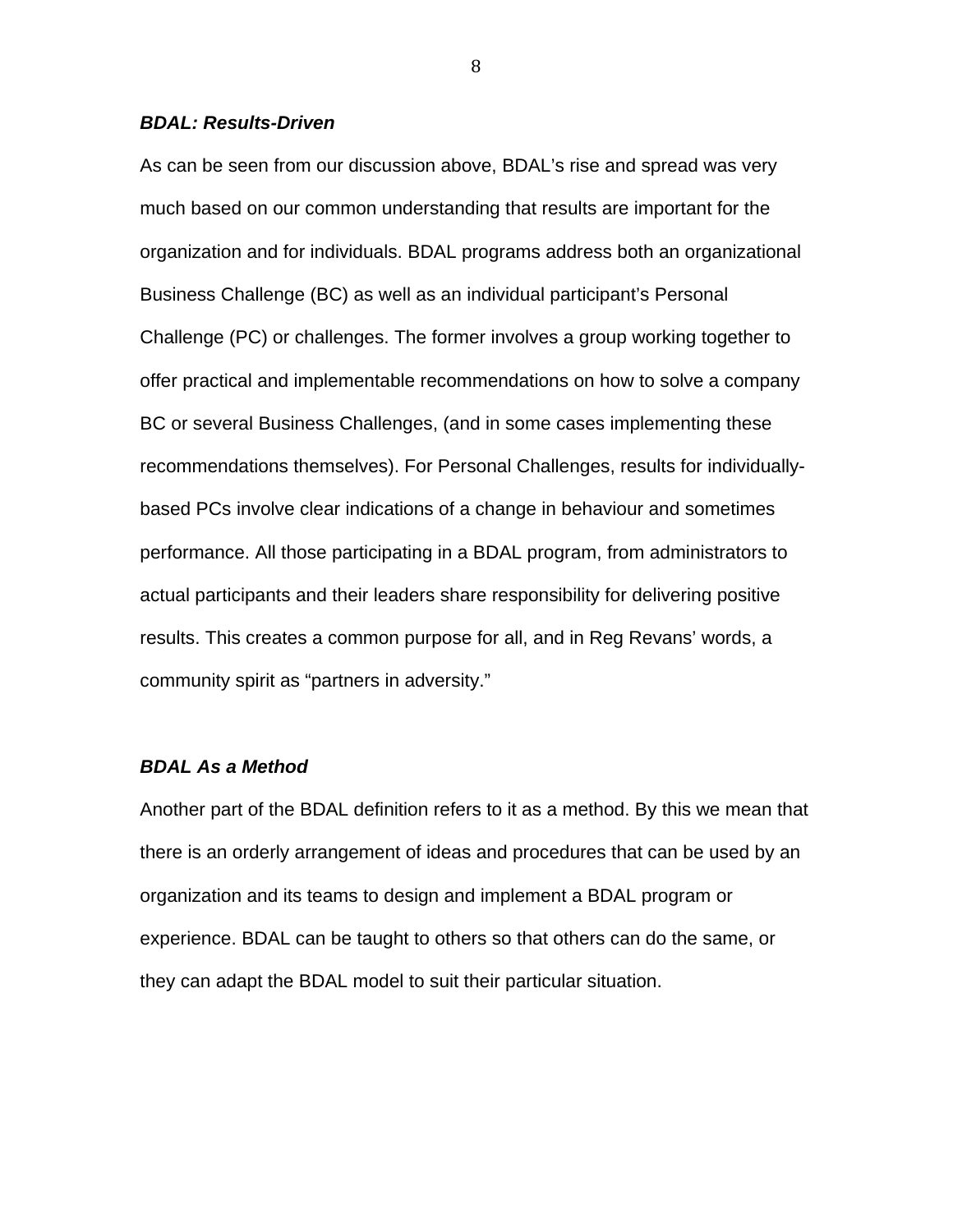#### *BDAL: As A Set Of Principles*

Traditional Action Learning as articulated and developed by Revans has at its foundation a very pronounced moral philosophy based on the values of truth, justice, equality, community and harmony. We have already discussed this earlier in this volume. With BDAL as well, there are a set of principles, many of which are akin to those espoused by Revans. This similarity has been mentioned by some Action Learning experts. (O'Neil and Marsick, 2007, 9) For BDAL the most important additions or revisions of the traditional Action Learning principles are as follows:

1. This *learning must be faster than the rate of change*, for organizations, teams and individuals, not "equal to or faster than" as mentioned by Revans; (Boshyk 2010, 78)

2. *A learning "roadmap"* is useful, providing more specificity for participants, and this is encapsulated in what we refer to as the *Seven Dimensions of Learning* (see below);

3. Another necessary condition of BDAL is an *"outside-in" or external perspective on the Business and Personal Challenges* (see below);

4. *Adult learners do not have to be "taught" in an interventionist manner*—they quickly learn how to apply relevant guidelines and then do things by themselves; hence, there is no need or place for interventionist roles and techniques such as the "learning coach" (Marquardt et als, 2009, 103-104, 227; Rimanoczy and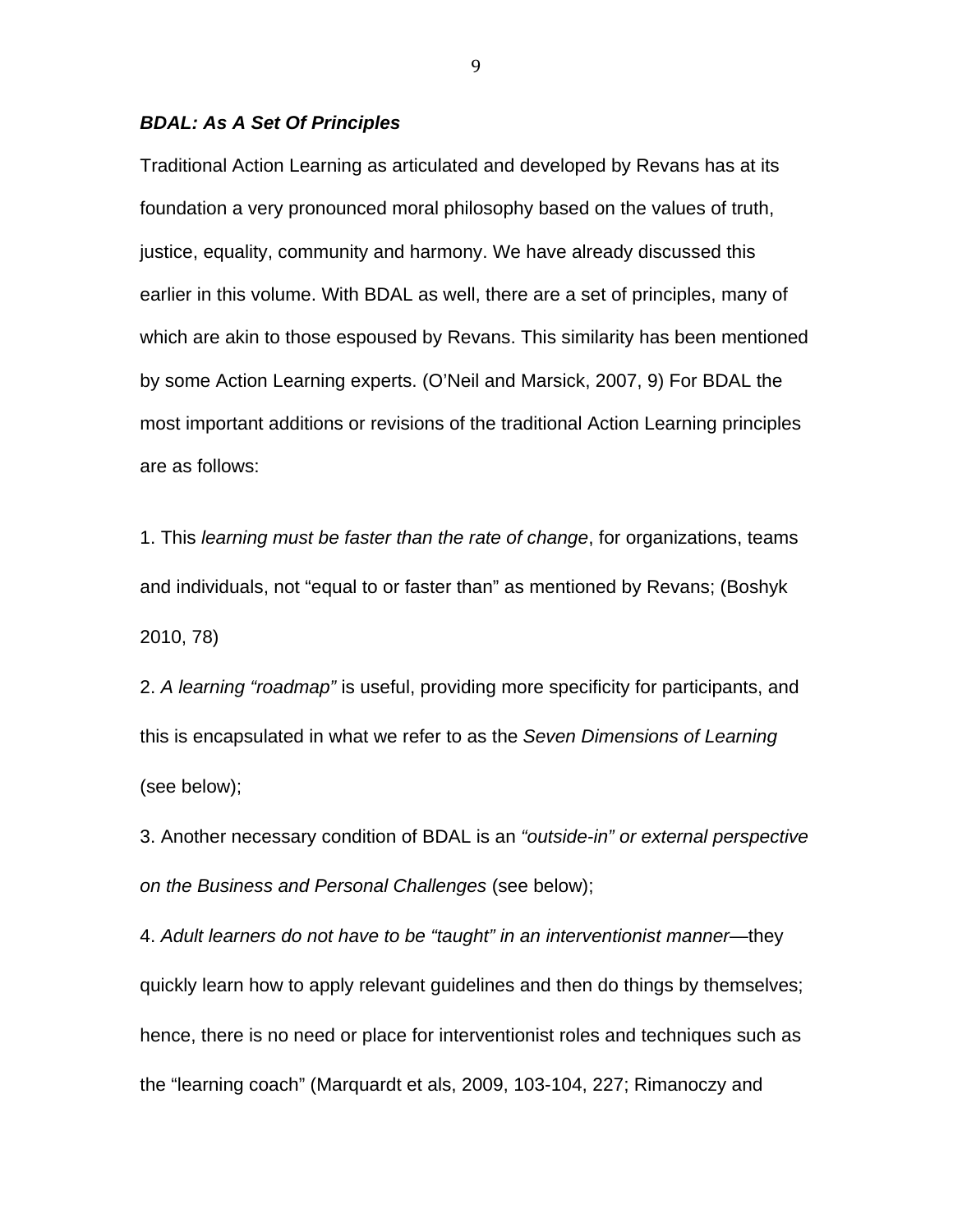Turner, 2008, 75-132); facilitation of adult learning is the more important skill.

All of these principles as well as the ones in traditional Action Learning play a role in the design, implementation and spirit of BDAL management and executive programs.

# *BDAL: Used By Organizations And Their Teams To Address Actual Business And Leadership Challenges And To Explore New Opportunities*

There are several objectives to a BDAL program. One is to clarify and resolve a Business Challenge for the organization. The other is to help individuals better understand themselves and do something about their Personal Challenges (PCs). The latter are issues that are daily dilemmas, problems or seemingly unresolvable matters especially around leadership and management behaviours in situations such as leading without authority, doing more with less, motivating one's subordinates and fellow team members in difficult times to perform better or be more engaged with their clients and their work.

Personal Challenge discussions take place in what traditional Action Learning refers to as "sets". Facilitation is throughout a BDAL program and in the Action Learning "sets" but only when requested by participants and only as required to set the stage.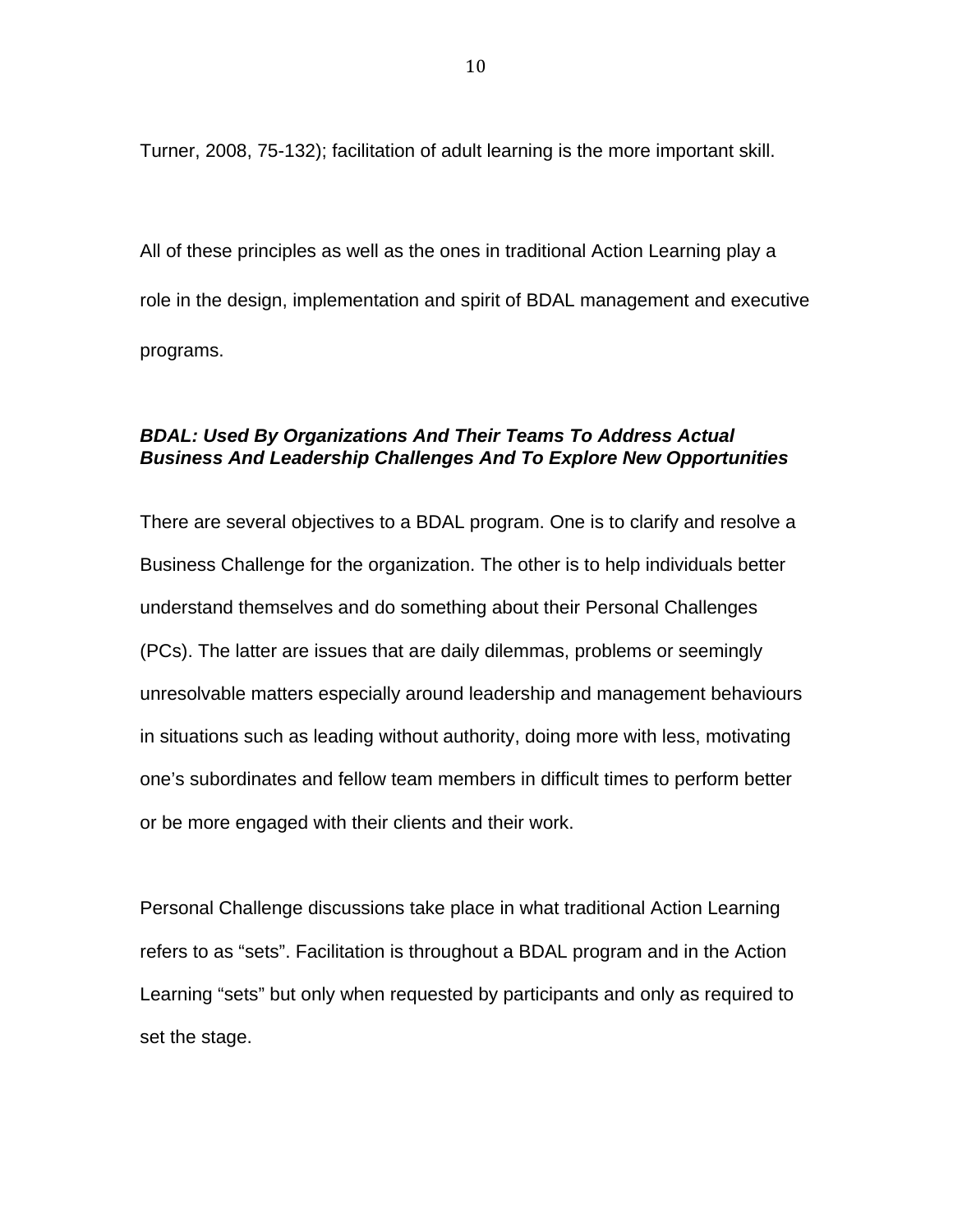Business Challenges are issues that are also without a clear and obvious solution. The top leadership of the company is responsible for providing Business Challenges for the BDAL program and to participants. These are almost always in the form of dilemmas that demand clarification, exploration, analysis and ask for recommendations on a way forward. They are usually strategic in nature and bold in scope because these tend to be the nature of issues at board level. They are, of course, the most challenging for maturing managers and experienced executives.

In looking back at BDAL programs and their Business Challenges several clear themes emerge and these are as follows: (Boshyk 2010, 83-84)

--What are some exceptional growth-related opportunities in "emerging" markets?

--How can we accelerate growth in "mature" markets?

--What are some key future trends and how do we "get to the future first"?

--How do we stimulate innovation?

--What are some critical elements that we need to consider for our strategic and sustainable growth?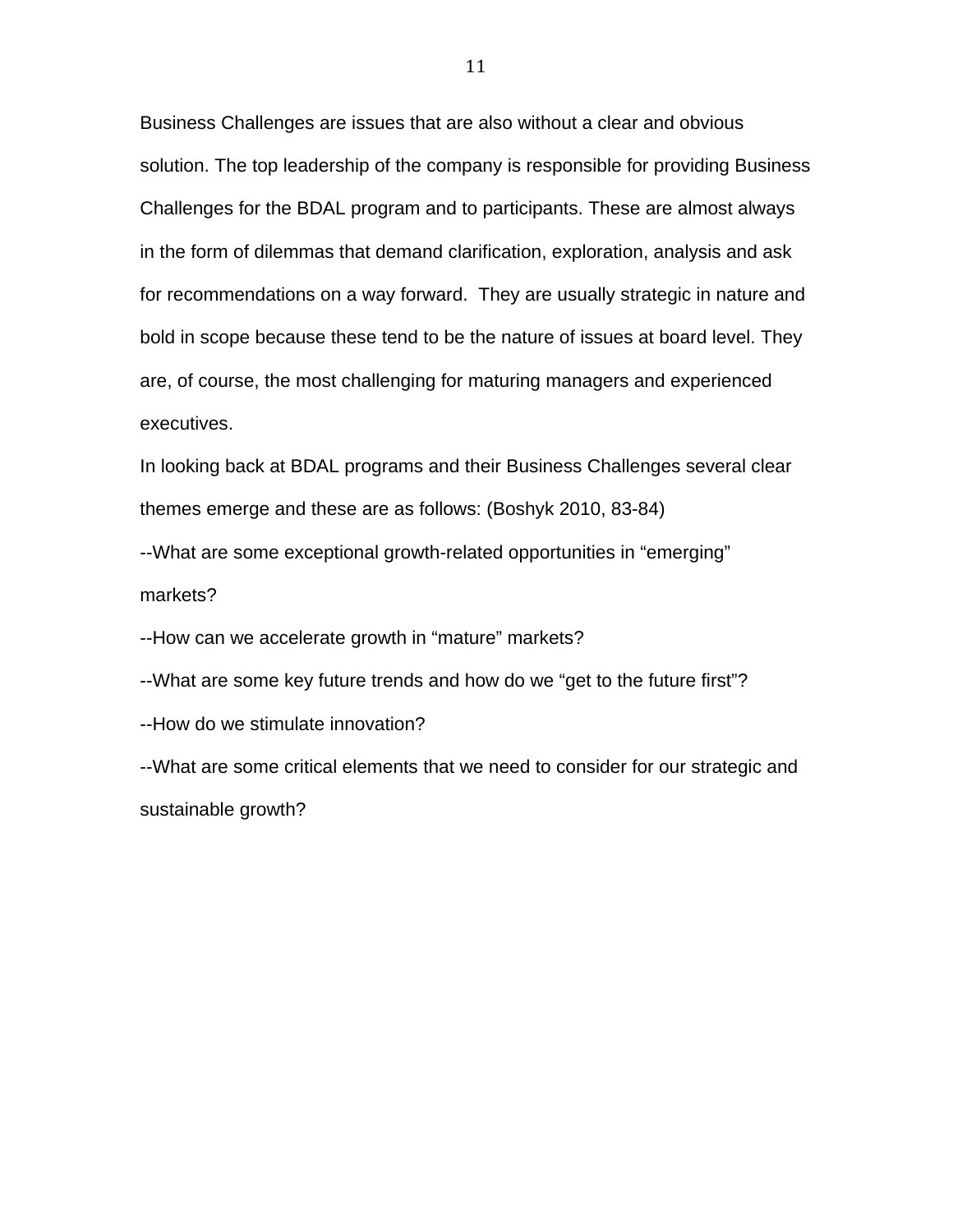Each one of these Business Challenge themes and questions is accompanied by a detailed background document that outlines the reasons why this is a company issue, challenge or opportunity, and contains a detailed list of what is expected from participants tackling the Business Challenge(s) in the management or executive program. Internal and external subject matter experts provide background on the Business Challenge, but this a lesser component of a BDAL program. More importantly, participants are encouraged by the senior team to ask fresh questions about the Business Challenge so as to come up with innovative recommendations. In some companies, like General Electric, no participant was allowed on such a program if they had expert knowledge about the Business Challenge in order to ensure that this principle was practiced.

Participants self-organize themselves for work on the Business Challenge, and this often tests their leadership and interpersonal skills. Some companies have up to forty-two people in a program and they are left to their own devices to selforganize. The figure below (Figure 2) shows how one group of thirty-two participants in a ten-day company BDAL program organized themselves in their work on the Business Challenge. These were voluntary sub-teams and membership was fluid but all had the same goal: to prepare a presentation to their senior executives in their company about their recommendations on the Business Challenge, their learning from the program and work on both the BC and the PC, their Personal Challenges and their commitments to deal with them,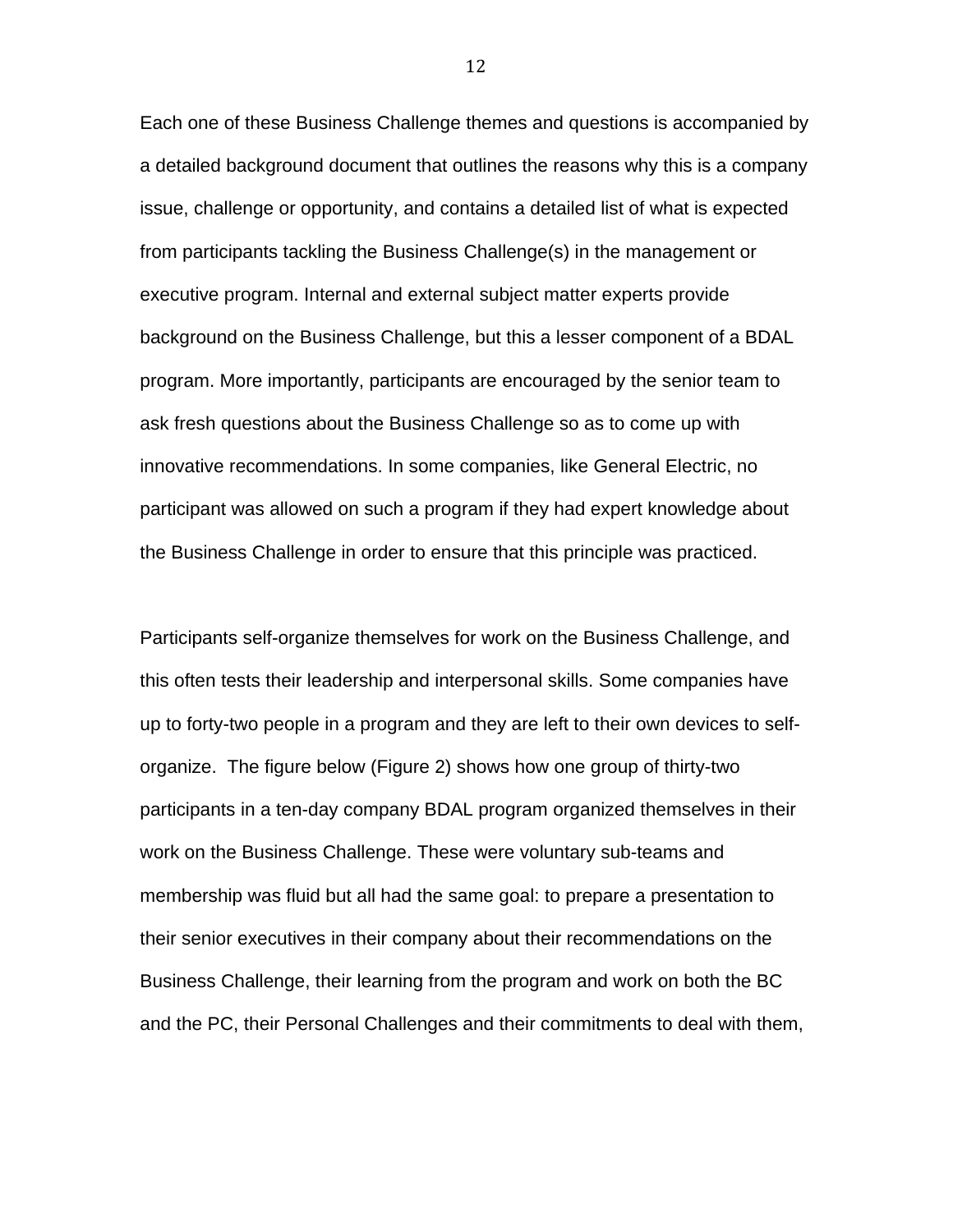followed by a discussion with these leaders on all aspects of their company and

its business.



Of course, parallel to this work, the Action Learning "sets" meet regularly

throughout the program to discuss their Personal Challenges.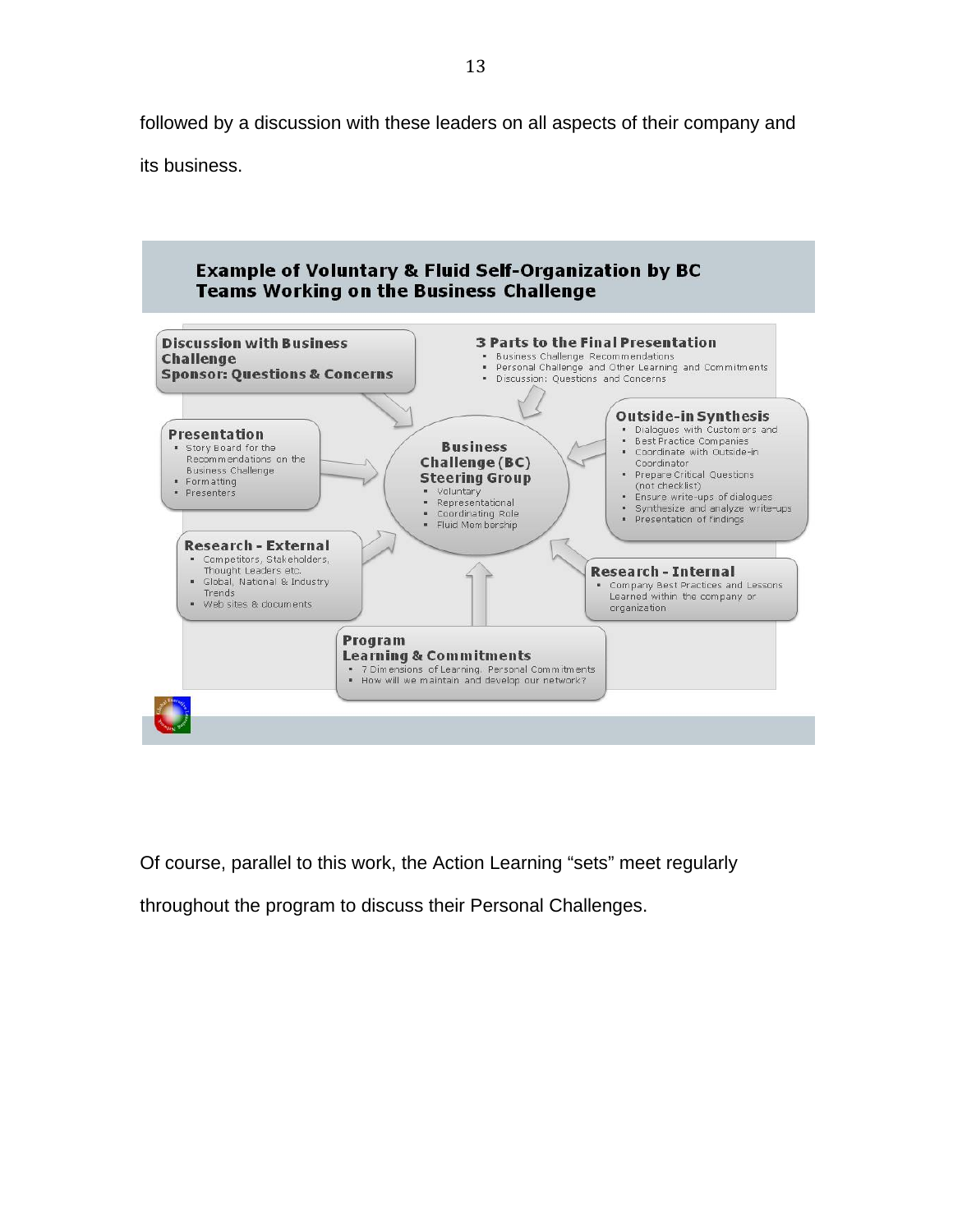# *BDAL: Exploring New Opportunities And The Importance Of External Perspectives—The "Outside-In"*

In any BDAL program, the external perspective on a Business Challenge or Personal Challenge is present as required, be it from "subject-matter experts" or from the "Personal Development Advisor" (PDA), sometimes referred to as a "coach". But more importantly, connected to work on the Business Challenge is a very critical component of the BDAL method-- the "Outside-Ins" or dialogues with all external interlocutors and stakeholders relating to the BC. These are people who, in Revans' words, "know, care, and who can do something about " helping participants solve and make good recommendations on the Business Challenge. (Revans,1982) Participants are encouraged to ask open-ended questions of these people and not prepare information checklists.

Working in small teams of two to three people, each team takes the time and makes the effort to learn as much as possible about the dialogue partner and their business. This is not "industrial tourism" or what is sometimes called "a discovery event" but a serious and thorough process of capturing, analyzing and sharing new perspectives from the "outside". Each meeting is written up thoroughly and then shared with other members of the larger team of program participants. Each write-up also has a section on their learning from the experience, using the Seven Dimensions of Learning mentioned before. Eventually, this completed write up finds its way to the program web site for even more sharing within the entire company after the program. The preparation of these meetings involves a major effort in order to ensure proper alignment and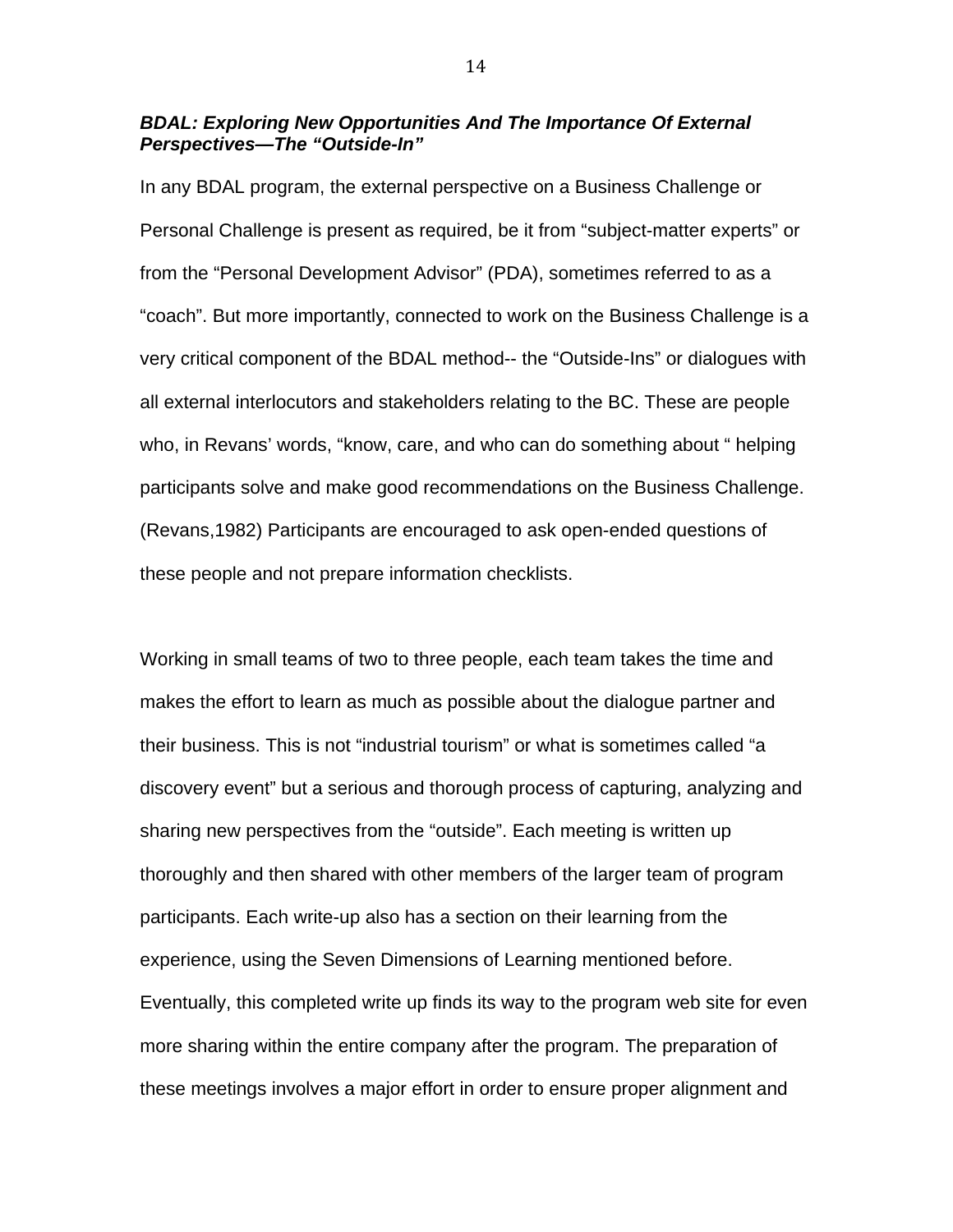relevance for participants, and the company, and for the external dialogue partners. This element of BDAL works best when there is collaboration between internal subject-matter experts and external specialist organizers before and after a program. This important component part of BDAL, the "outside-in", has been described in more detail elsewhere. (Levy, 2000) It aligns well with Revans' approach (although he was more understated) and the more modern version of "value creation" from the "outside-in". (Foy, 1977; Magretta, 2002, 19-42; Pietersen, 2002)

The results from work on the Business Challenges in these programs have usually been positive. For many companies, there is no need for a Return on Investment (ROI) analysis of a BDAL program because the results are so clear. In the opinion of one very successful practitioner in Asia: "if there is a request for an ROI on a BDAL program, either there is lack of trust in the process or the people involved".

But there were of course times when the BDAL programs did not go as well as anticipated especially regarding the quality of the recommendations on the Business Challenge. The shortcomings, as perceived by the "sponsors" and participants have little to do with the organizational arrangements. When companies report a less than successful result on the Business Challenge(s) they usually mention the following: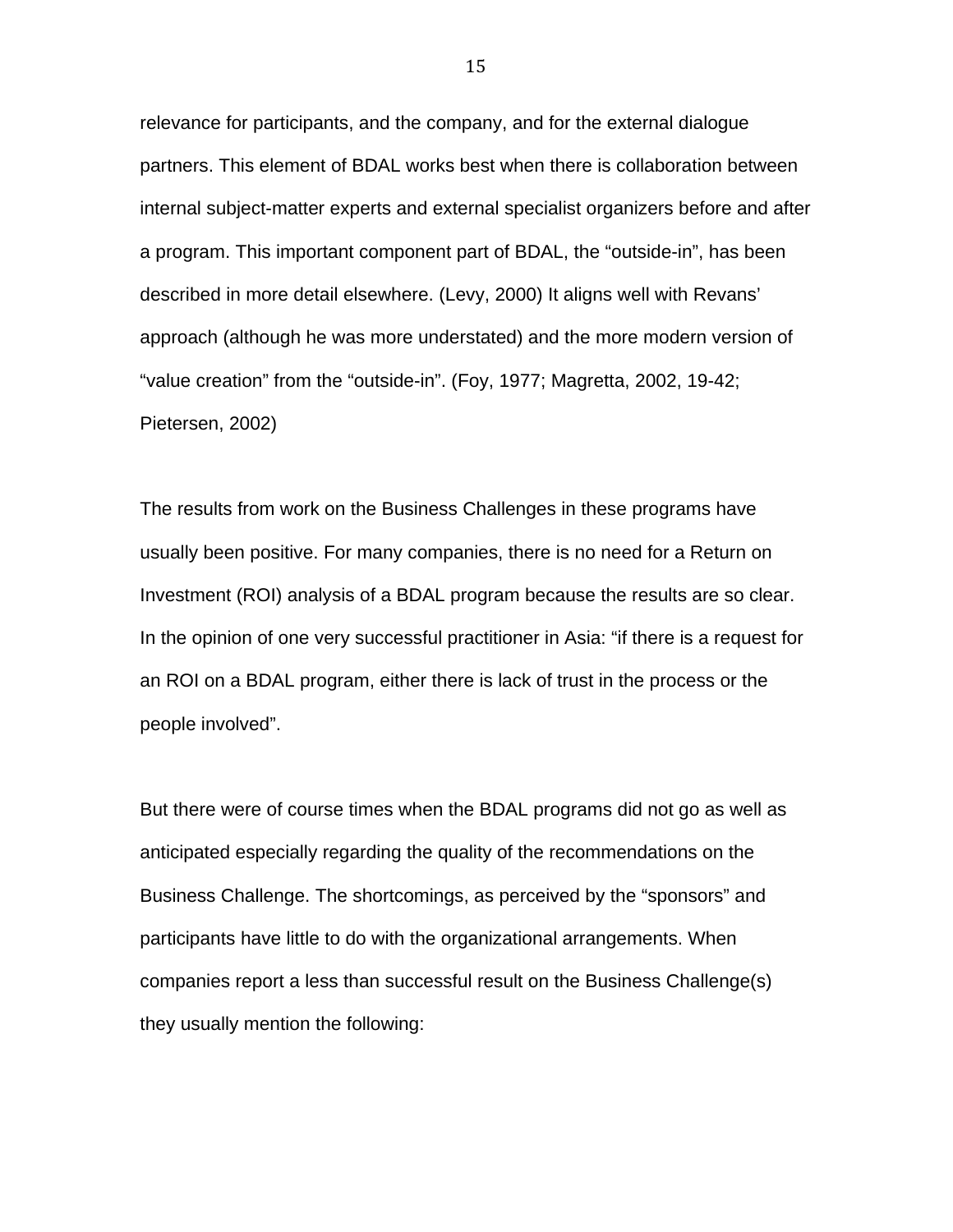--lack of clarity by senior executives, and lack of alignment with participants on the Business Challenge and the expected "deliverables" by both executives and participants;

--participants who were not appropriate for the Business Challenge: usually too junior, inexperienced or chosen for the wrong reason (on occasion, as a reward for their previous performance or length of service), and were not able to understand the Business Challenge and lacked the business acumen needed to solve the problem or challenge;

--dysfunctional teams working on the Business Challenge that were not able to agree and to work together;

--some teams lacked the courage to say what they really thought about the Business Challenge and hence their recommendations lacked depth and clarity; their presentation was less than committed and hence unpersuasive.

#### *BDAL: Also Focuses Explicitly On The Learning*

In the BDAL definition and in the Figure below it is stated that at the same time participants are working on the Business Challenges and the Personal Challenge, there is also a focus on learning from these activities. The learning is explicit and takes several forms. Furthermore, "reflection" is embedded in the learning. Revans, as has been mentioned by several commentators, did not separate out "reflection" from learning; he saw this as a natural part of learning because "questioning insight" involved reflection. We have already seen that "questioning insight" is present in the BDAL method when dealing with the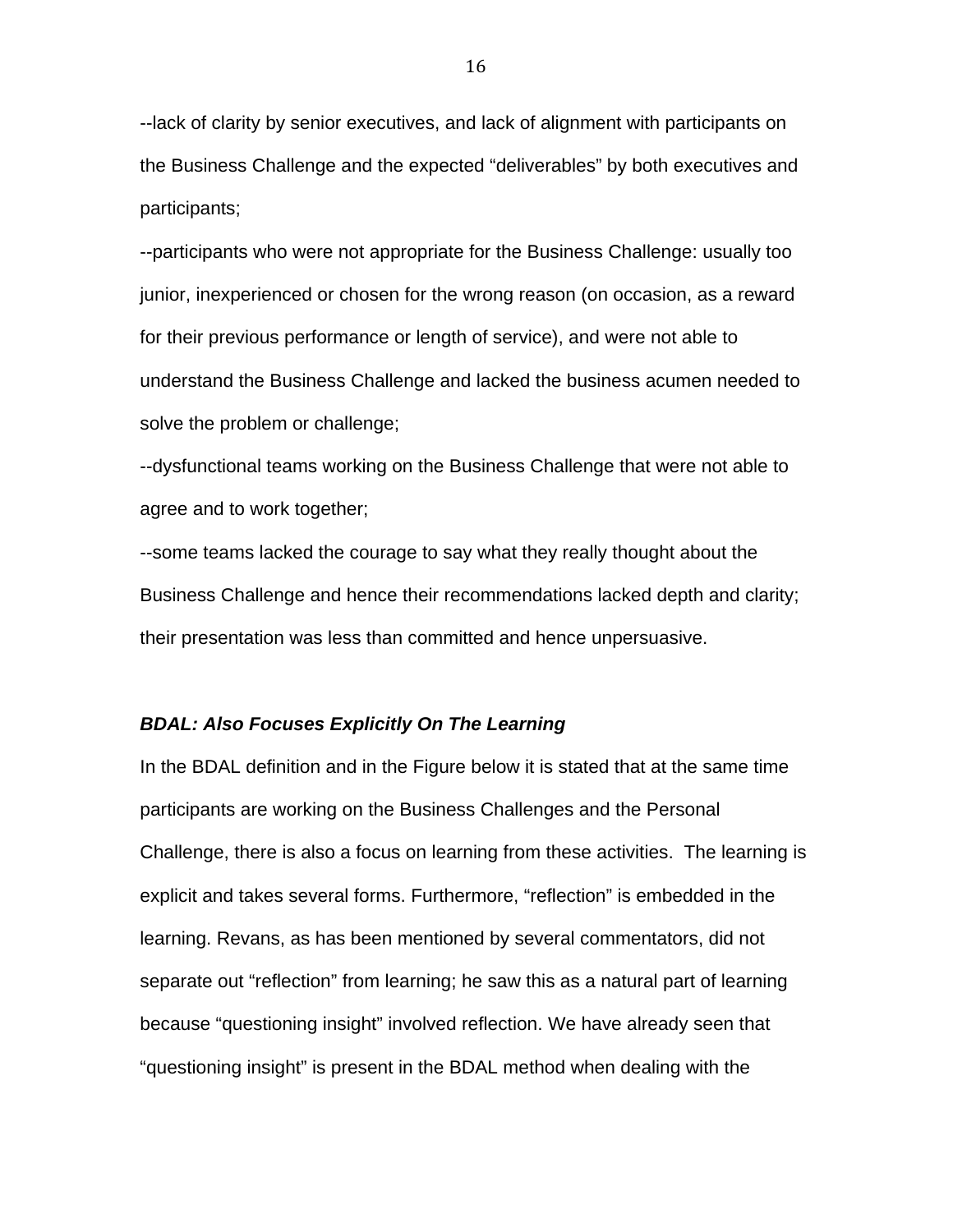Business and Personal Challenges, and with the "outside-ins". Participants are "reflecting" throughout the program and there are even times specifically allotted to learning and sharing reflections with the rest of the group. In BDAL participants working on both the Business Challenges and the Personal Challenges are also asked to record their learning in "learning journals" and to reflect as often as possible on their own, using the **Seven Dimensions of Learning** guidelines. Every participant and every team involved in activities throughout a BDAL program are asked to address the following dimensions of learning:

- 1. **About the "The Big Picture":** What do I want to/ did I learn about the external environment of my business, industry, country, region? (About politics, economics, society and culture, technology, and other matters outside of my business).
- 2. **About My Organization:** What do I want to/did I learn about my organization (its culture, way of doing business, customer relations, values and other things).
- 3. **About My Teamwork:** What do I want to/did I learn about my team effectiveness?
- 4. **About Myself:** What do I want to/did I learn about myself? About my values?
- 5. **About How I Learn:** What did I learn about how I learn?
- 6. **About What Can be Used in Another Context:** From my learning, what can I apply in another situation?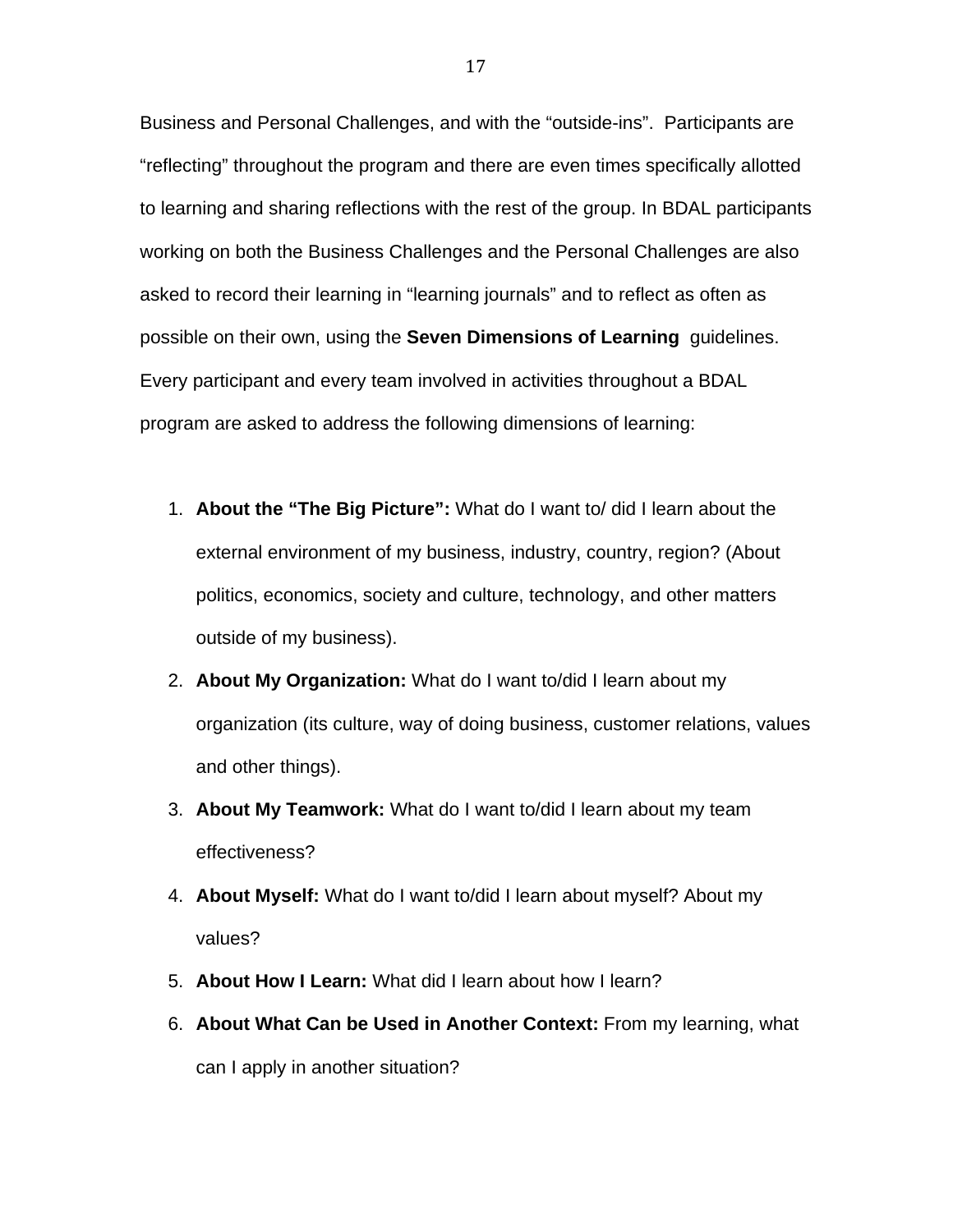7. **And Who Needs to Know About My Learning?** Who else needs to know about all of this learning (points 1-6)?

 Among other things, in BDAL a point is made of capturing and sharing the learning through a program web site. It becomes the repository and the centre of information, knowledge, and collaboration before, during and after a management or executive program. Naturally, the learning from dealing with PCs and BCs remains on the web site for both private and general use and for postprogram alumni networking.

#### *BDAL: Individual Self-Awareness and Development*

As participants work on the BC and the PCs, and as they learn and reflect on their behaviours and that of others in the course of this activity, assistance with clarifying their PCs is also provided by a Personal Development Advisor (PDA). This is usually a qualified and business-experienced person with a background in psychology. A participant is given feedback on how others perceive him and his behaviours (using a 360 degree feedback report), how the person sees themself (through some psychometric assessment such as the Caliper), and how the person has learned to learn (through the Learning Style Questionnaire from Peter Honey and Alan Mumford). This feedback is provided in one-on-one meetings throughout the program and sometimes after. From these discussions and through learning and reflection on their behaviours and experiences throughout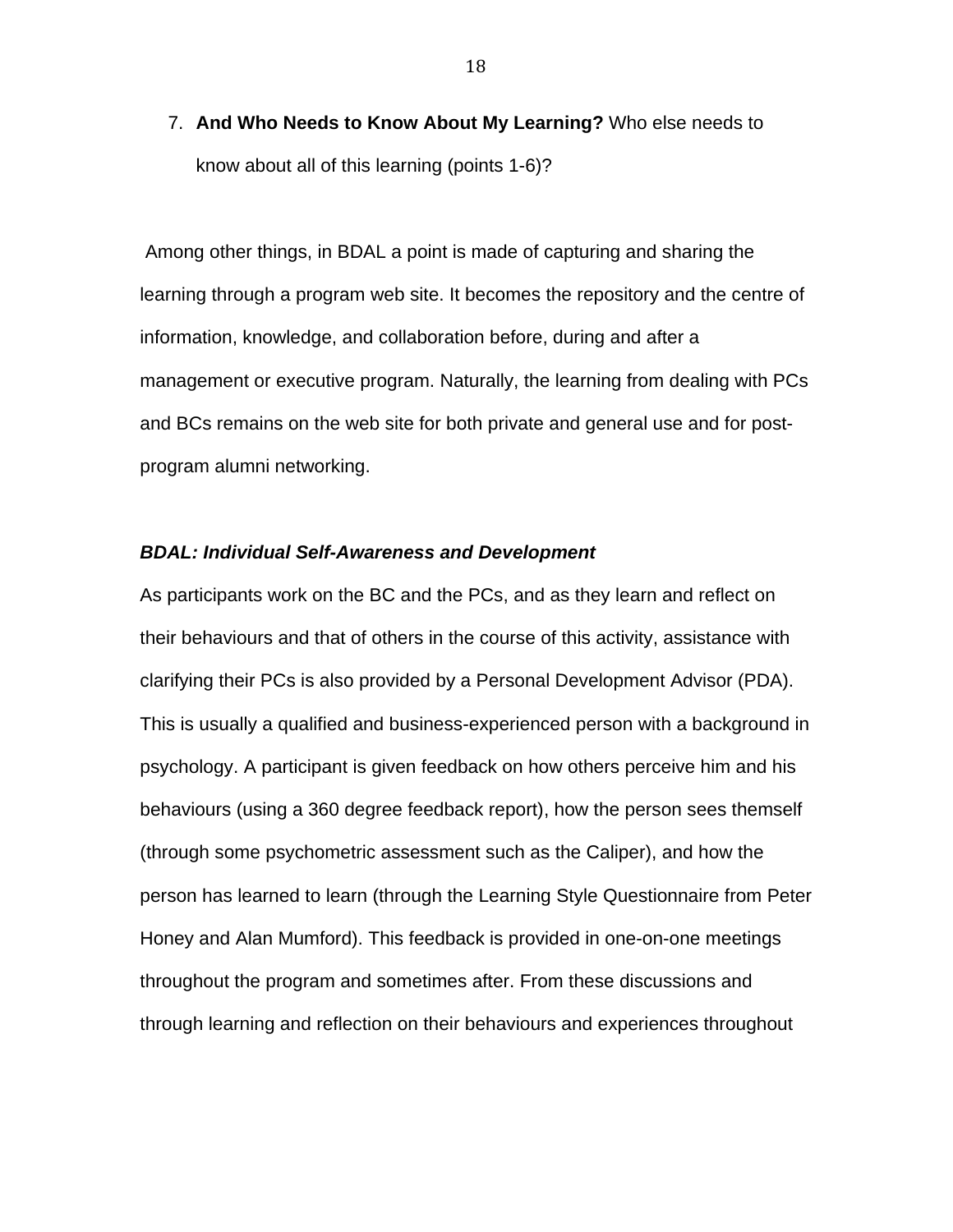the program, participants are expected to develop their Personal Development Action Plans.

The greater part of developing self-awareness comes from the learning and reflection that occurs throughout a program, in the interaction with colleagues on both the BC and PCs, and through both explicit and implicit platforms provided for learning. We have already mentioned the Action Learning "sets" in this context, but other approaches are also used in a BDAL program. For example, peer-to-peer coaching in small groups of two are also effective in developing selfawareness, as is the approach of having participants paired to share their thoughts about some "searching questions".

# *BDAL: More than Just a Program-- Accelerating, Enhancing and Sustaining Change, Longer-Term Organizational and Business Performance, and Individual Leader Development.*

As we have seen so far, a BDAL program has many "moving parts". In a complete and holistic BDAL management or executive program there would be "**Seven Component Parts**". Besides the Business Challenge and Personal Challenge, BDAL would include: senior executive ownership and engagement; a web site for knowledge capture and sharing; the mobilization of all stakeholders and the collective intelligence of the organization; individual development; teamwork on the BCs and Action Learning "sets" on the PCs; "outside-ins" or external perspectives; and finally, recommendations on the Business Challenge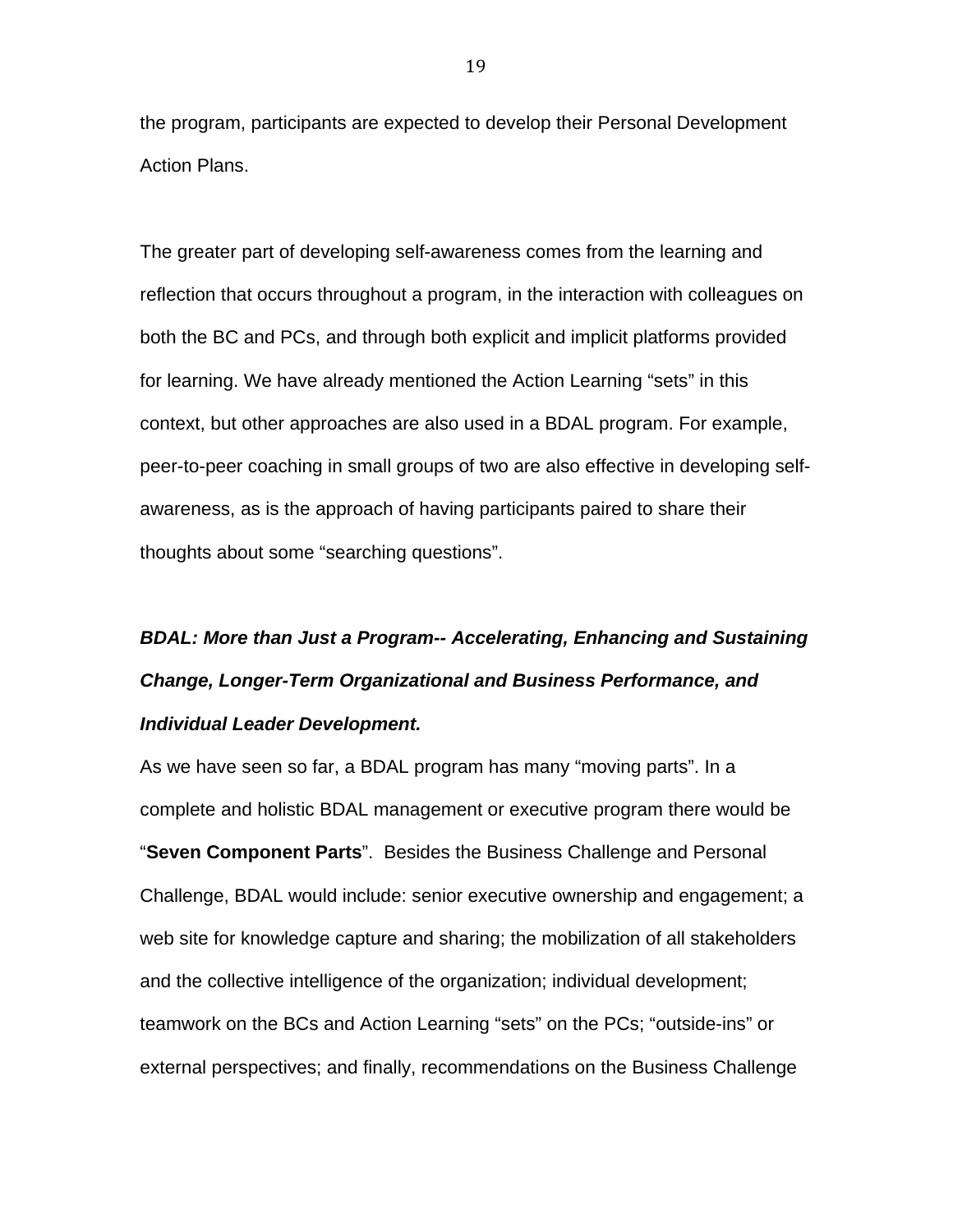and sharing of Personal Challenge learning with follow up on both. These

"component parts" are summarized in the figure below:



We have already mentioned that BDAL can also be used beyond programs and this is why the "Follow Up" Component Part should be seen as just as important as the program or "event". Unfortunately, many organizations do not spend much time, nor do they devote enough resources to this aspect of BDAL. Those organizations that do spend the time and resources find that there is an easy transition to an appreciation that BDAL can be used in "on the job" contexts, with in tact business teams, in helping boards make decisions on such things as strategy and investment decisions, with alumni networking and so on.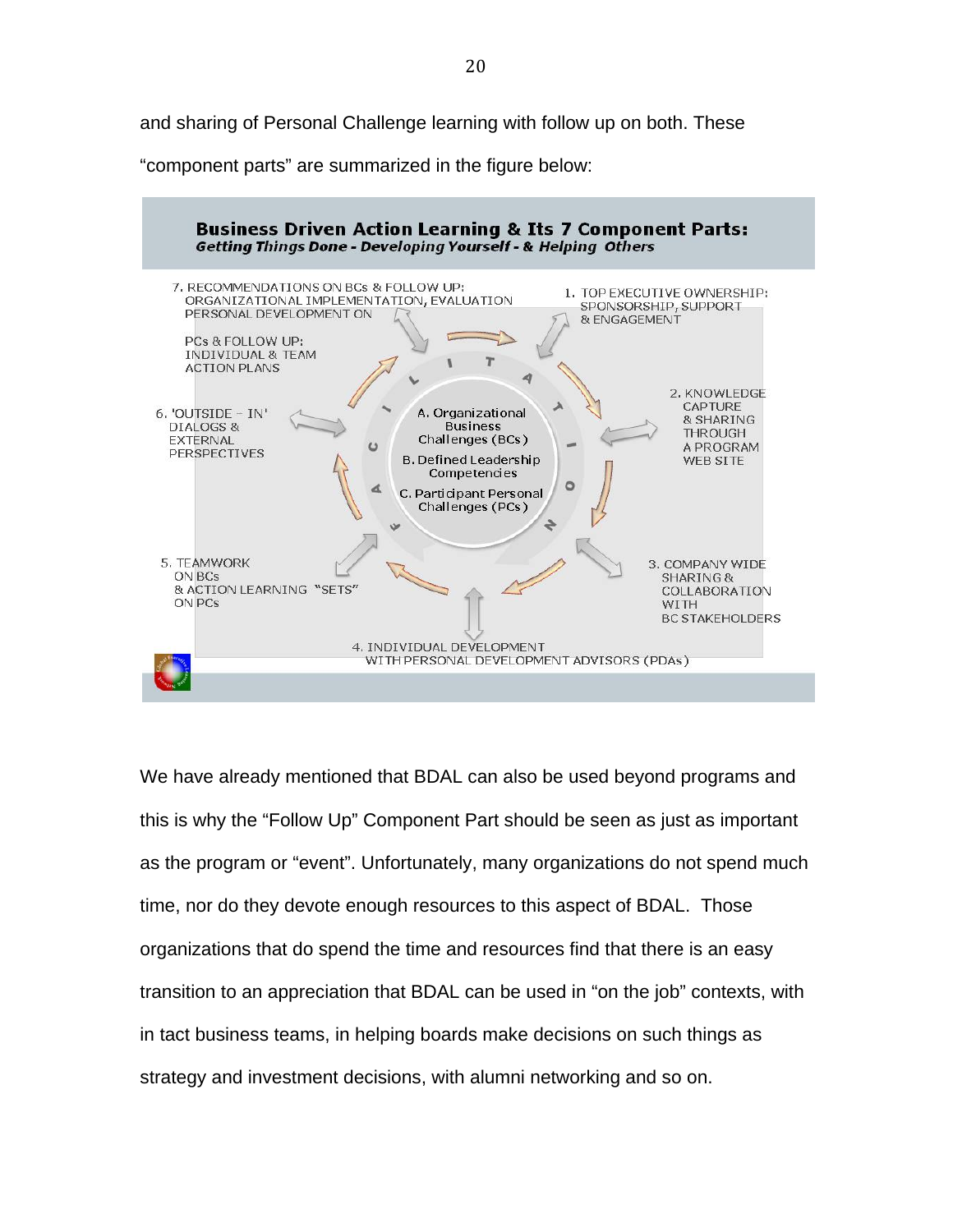There are many ways to keep the action and the learning flowing. In the case of Daimler Benz (at one time DaimlerChrysler), BDAL alumni are seen as "change agents" and are called upon to help others in the company. (Braun, 2000) And sometimes this very same role is done voluntarily and on top of existing job responsibilities. (Philip, 2010) In other cases, program participants are asked to help implement their BC recommendations by helping in tact teams that have been charged to do so but who did not take part in the BDAL program. The sharing of the learning back on the job, with their peers and superiors also takes place and in some companies, it is expected as well. The "outside-in" experience is often used by participants back on their jobs in order to rethink the business and relations with stakeholders, including customers through the dialogue process. Mentoring is another popular form of follow up as is "peer-to-peer coaching". Action Learning "sets" of alumni and others self-organize after a program and these "sets" sometimes include peers from outside of the company, just as with mentoring practices. As can be seen, the possibilities are infinite, as Jack Welch once recalled when speaking about the impact of learning and change on his organization or as the physicist, Freeman Dyson stated, some things are "infinite in all directions". (Welch and Byrne, 2003).

#### *3. Conclusion*

Today BDAL is different from what it was in its initial stages. It has moved from its "Americanized or modified" roots to embrace a more balanced Action Learning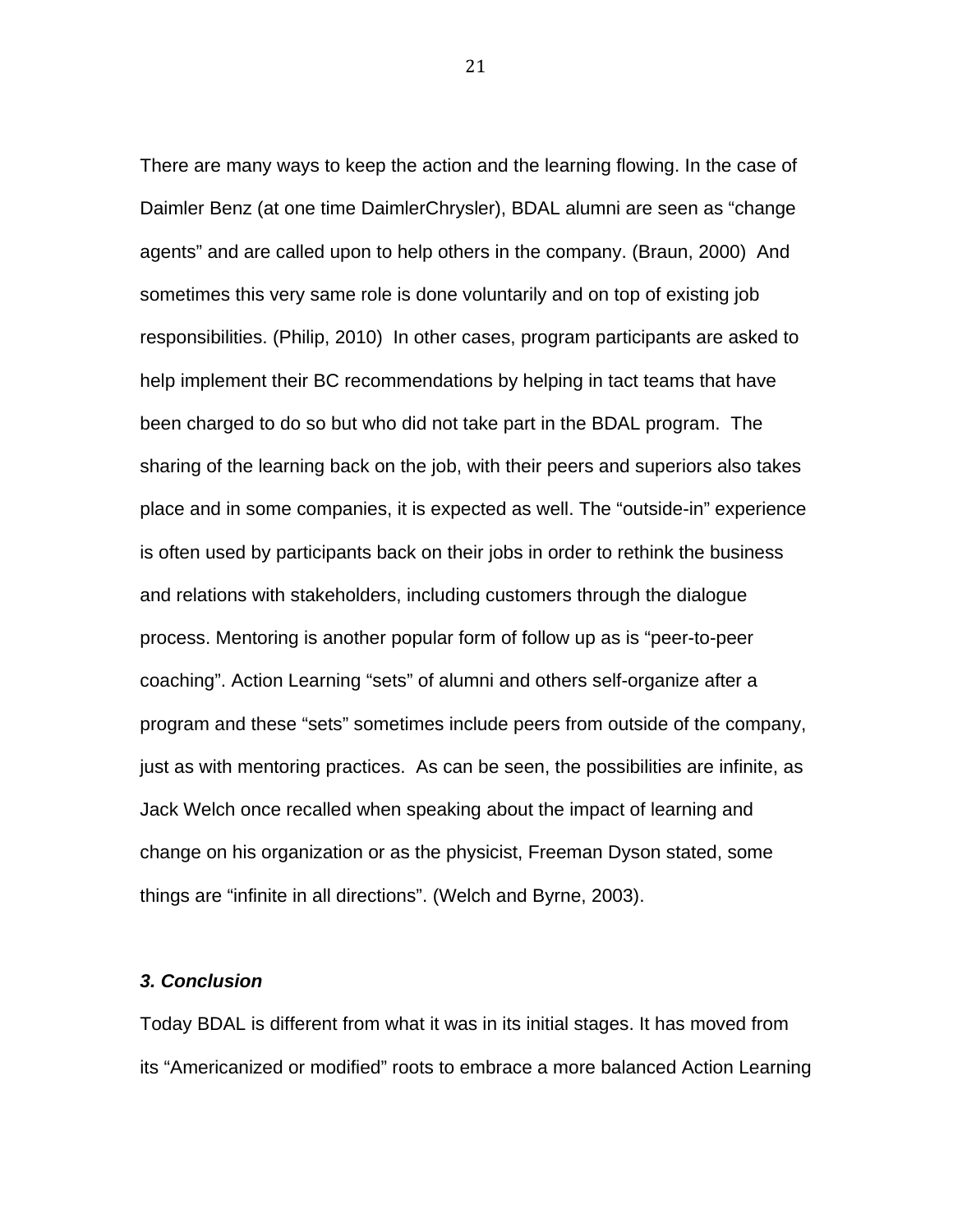method with clearly defined principles and elements of practice that also integrate those to be found in Reg Revans' traditional Action Learning model. Even by contemporary Action Learning standards, as defined recently by several commentators, BDAL today falls clearly within their criteria as well. (Pedler et als.2005; Willis, 2004; Mintzberg, 2004). And, as we have tried to show, BDAL has also deepened Action Learning practice by establishing a more comprehensive approach to the principle of a required "outside-in" or external perspective. BDAL has gone well beyond the integration phase to become a method that can be used in a holistic way to address and resolve problems and dilemmas faced by organizations, their managers and executives.

It is a positive phenomenon within the "house of Action Learning" that most practitioners are ecumenical and tolerant of others and their experiments. It could be different. Chris Argyris has written about the acrimonious disagreements in the "Action Research" community. (Argyris, 1997, 811) Thankfully, we in the Action Learning community have managed to avoid this. We have focused on what is more important--that Action Learning, as with BDAL, is at its foundation deeply concerned about helping others to help themselves through mutual collaboration and learning—be this a company, public sector organization, or a team of "partners in adversity". Of this we can be justly proud. We are certain that there are more experiments with Action Learning to come.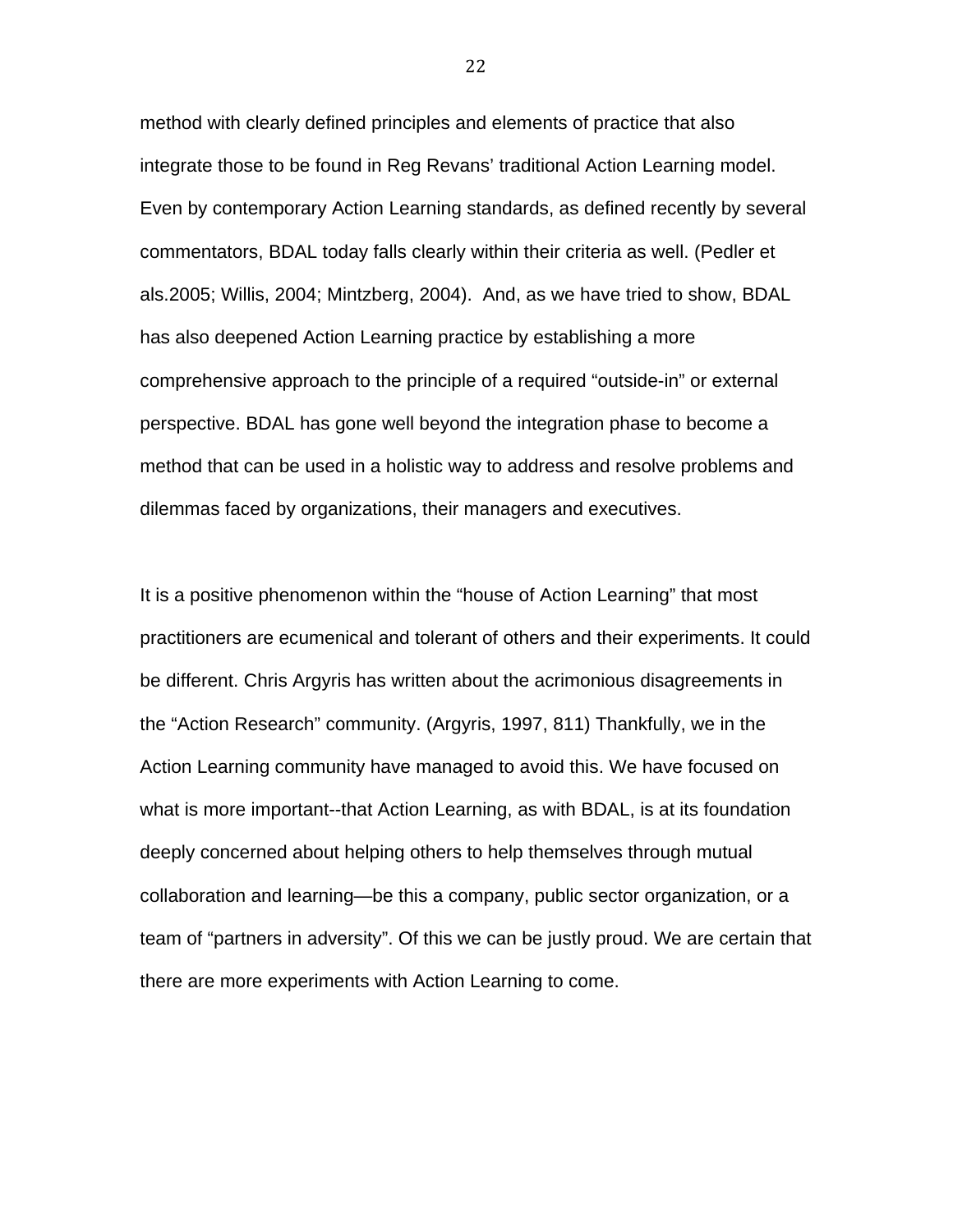References

Argyris, C. 1997. Kurt Lewin Award Lecture, 1997. Field Theory as a Basis for Scholarly Consulting. *Journal of Social Issues* 53, no. 4: 811-827.

Boshyk, Y., editor. 2000. Business Driven Action Learning: Global Best Practices. London-New York: Macmillan Business and St. Martin's.

Boshyk, Y., editor. 2002. Action Learning Worldwide: Experiences of Leadership and Organizational Development. Basingstoke, U.K. and New York: Palgrave Macmillan.

Boshyk, Y. 2010. Action Learning in the Business World: Past, Present, and Future. In R.L. Dilworth and Y. Boshyk, editors. Action Learning and Its Applications, 68-98. Basingstoke, U.K.: Palgrave Macmillan.

Boshyk, Y., and Dilworth, R.L., editors, 2010. Action Learning: History and Evolution. Basingstoke: Palgrave Macmillan.

Braun, W. 2000. DaimlerChrysler: Global Leadership Development Using Action-Oriented and Distance-Learning Techniques. In Y. Boshyk, editor. Business Driven Action Learning: Global Best Practices, 3-13. London-New York: Macmillan Business and St. Martin's.

Casey, D., and Pearce, D., editors. 1977. More than Management Development: Action Learning at GEC. New York: AMACOM.

Dilworth, R. L. and Willis, V. J. 2003. Action Learning: Images and Pathways. Malabar, Florida: Krieger.

Dilworth, R.L. 2010. Explaining Traditional Action Learning: Concepts and Beliefs. In Y. Boshyk and R.L. Dilworth, editors. Action Learning: History and Evolution, 3-28. Basingstoke: Palgrave Macmillan.

Dixon, N. M., 1997. More Than Just A Task Force. In M. Pedler, editor, Action Learning in Practice, 329-337. Third edition. Aldershot: Gower.

Foy, N. 1977. Action Learning comes to industry. *Harvard Business Review* 55, no. 5: 158-168.

Kramer, R. and Kelly, J.L. 2010. Transformative Action Learning in the U.S. Government. In R.L. Dilworth and Y. Boshyk, editors. Action Learning and Its Applications, 43-54. Basingstoke, U.K.: Palgrave Macmillan.

Levy, P. 2000. The Role of the Country Coordinator in An Executive Development Action Learning Programme. In: Yury Boshyk, editor. Business Driven Action Learning: Global Best Practices, 204-224. London-New York: